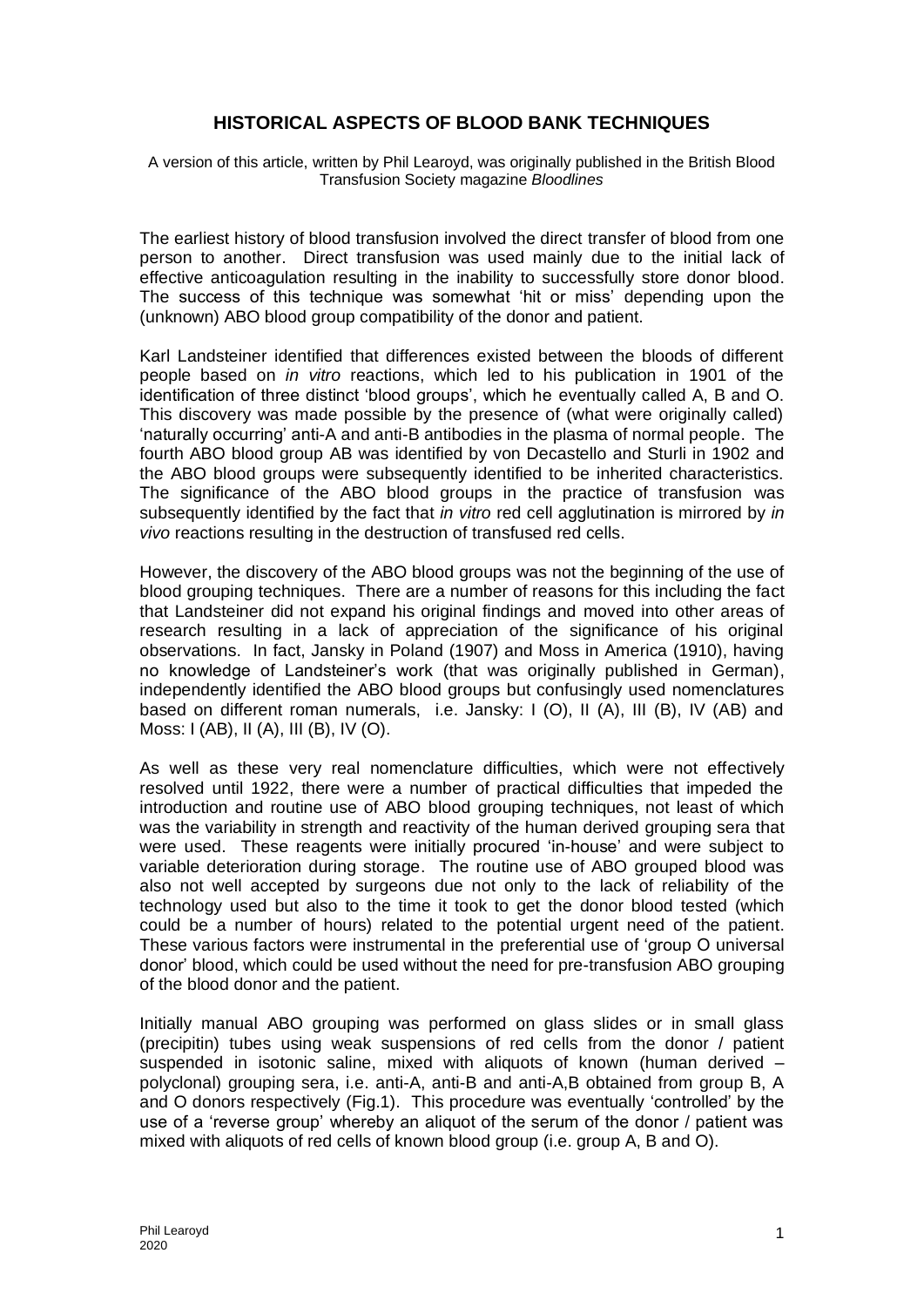|             | Anti-A | Anti-B | Anti-AB |
|-------------|--------|--------|---------|
|             |        |        |         |
| $\mathbf B$ |        |        |         |
| AB          |        |        |         |
| O           |        |        |         |

Fig.1: Manual ABO grouping results on a white tile of the four ABO groups showing agglutinated and un-agglutinated red cell reactions

The basic blood group serology techniques were therefore based on direct agglutination being produced by mixing an aliquot of a dilute red cell suspension with an aliquot of serum (or plasma) which were then left together ('incubated') for a period of time, usually at room temperature. A Pasteur pipette was used to produce standardised drop volumes (of approximately 30ul), the pipette barrel being held vertically between the second and third fingers and the teat between the thumb and first finger (Fig.2). Though simple to use, effective cleaning of the pipette, by repeated rinsing / washing in saline during use was essential to avoid cross-contamination ('carry-over') of sample material. Testing was completed by careful visual examination of the red cells for agglutination with the test results being written onto a worksheet. Variations in technique methodology between different laboratories were common.



Fig.2: Holding a Pasteur pipette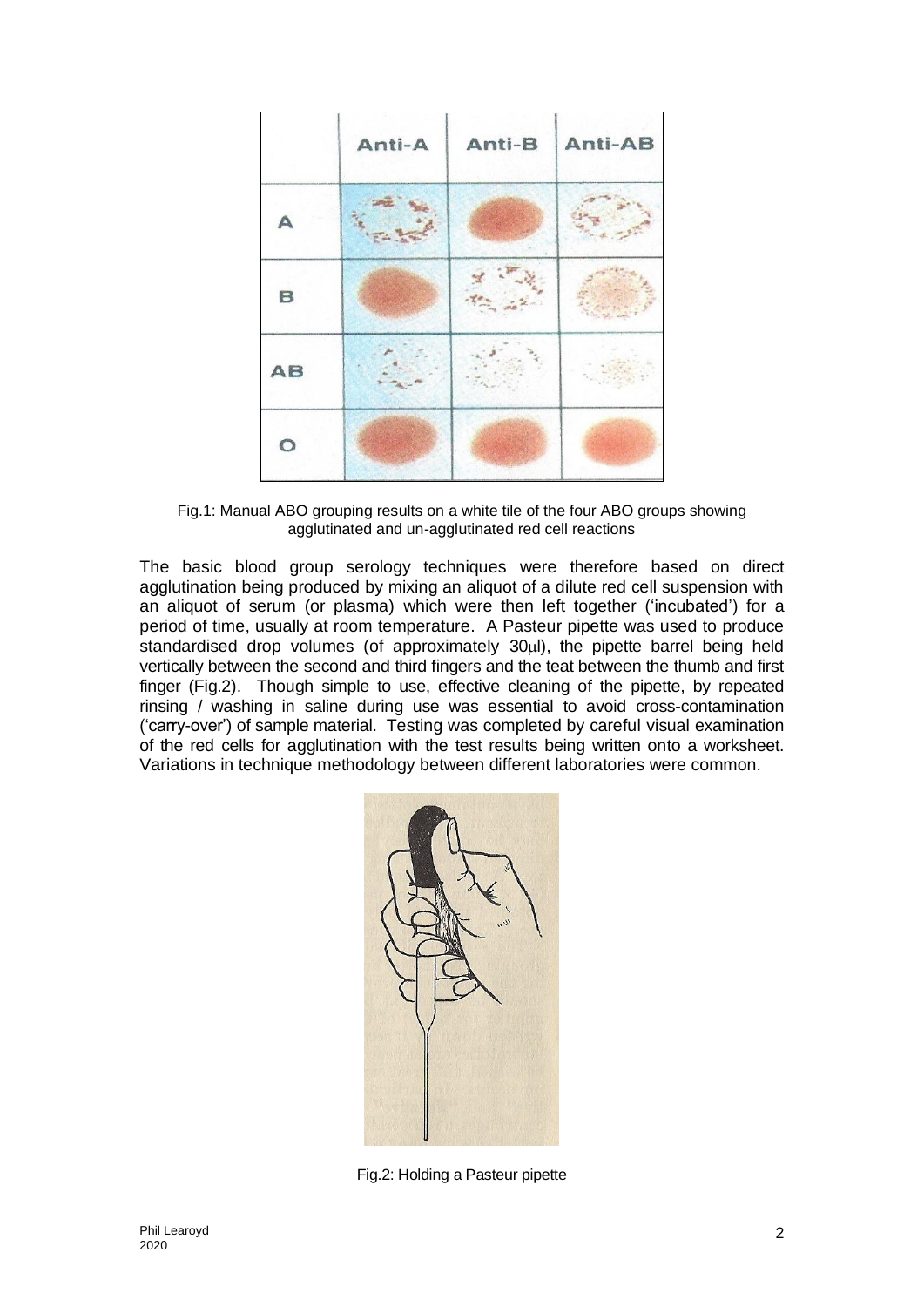The initial pre-transfusion 'cross-match' was introduced to supplement / check the accuracy of the donor / patient ABO grouping and initially involved only a direct incubation at room temperature of an aliquot of donor red cells and patient's serum.

Prior to WW2 there was little real advance in the knowledge of blood groups or the development of improved techniques that were capable of detecting clinically significant antibodies related to patient care. The usefulness of blood grouping improved with the introduction of 'incomplete' techniques that were capable of detecting IgG blood group antibodies (especially Rh) via the introduction of the bovine albumin test methods (1945), enzyme treatment methods (1946-47) and especially the antihuman globulin (AHG) technique (1945) which was pivotal in enabling the detection of IgG immune antibodies present in the patient's plasma pre-transfusion. Even so, the methodology of performing the manual 'AHG test' (in kahn tubes) with multiple manual red cell washing stages using a bench centrifuge was time consuming and subject to potential error that resulted in a false negative result. However, the development of these different laboratory techniques and technologies eventually enabled the pre-transfusion detection of clinically significant antibodies in the patient and the development of 'compatibility testing' (Fig.3).



Fig.3: Performing manual blood grouping techniques (c.1960-1970s)

The sophistication of blood grouping methodologies also mirrored the identification of different blood groups (especially the importance of Rh in Haemolytic Disease of the Foetus / Newborn) and the need for automation, resulting in the development of microplate and column ('card') technologies. Improved accuracy, speed, reliability and reproducibility of blood bank techniques was achieved only following the development and use of commercial monoclonal grouping reagents, the introduction of standardised quality assured techniques and more sensitive alternative technologies.